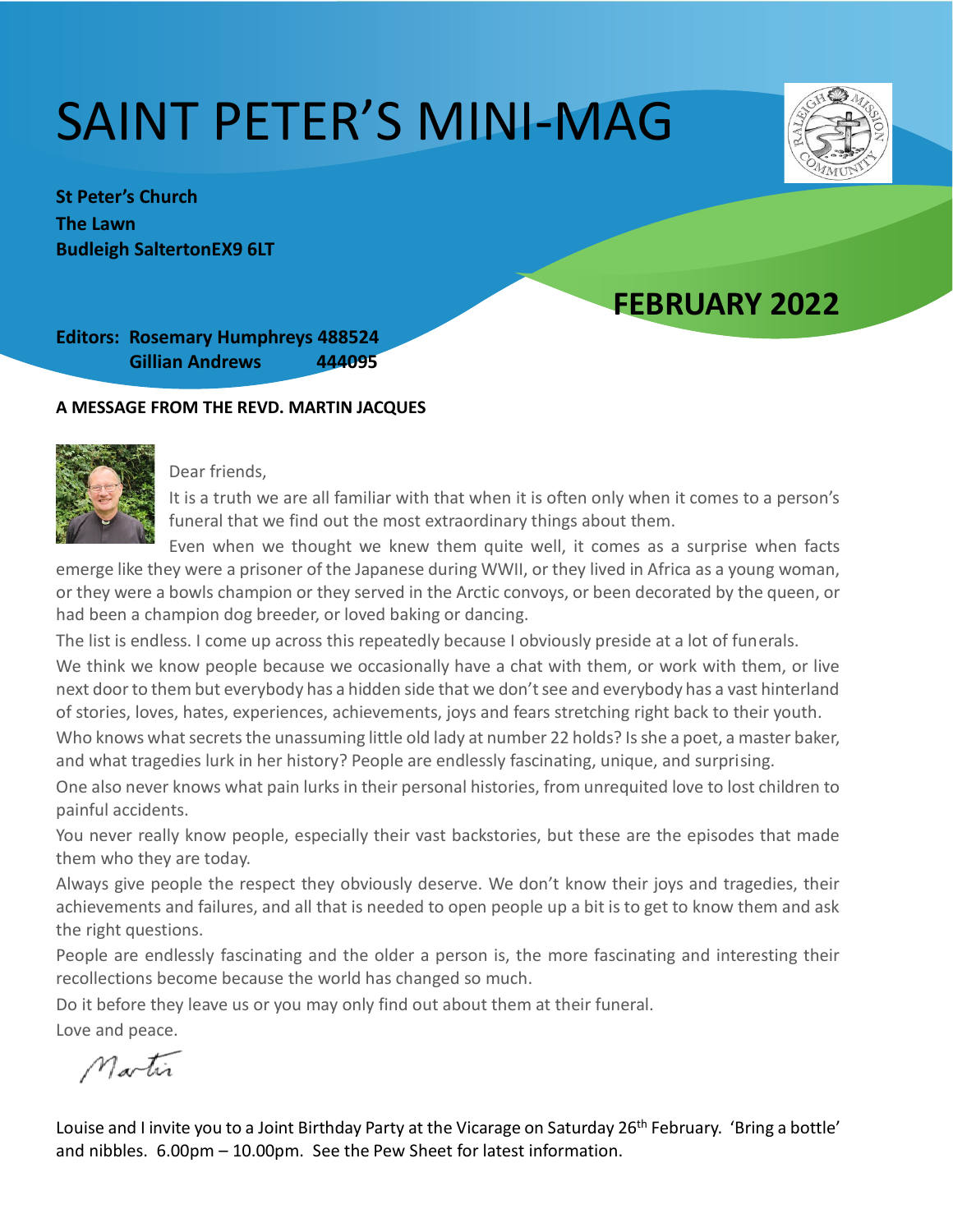### **A Seat at the Table: Engaging Church Members with Science Wednesday 9th February in St Peter's Church**

You are invited to a meeting to learn more about how you can engage with science in Devon. Speakers from Exeter University will tell you about some of the research going on at Exeter University and what opportunities there are to get involved in the design and delivery of research projects. Your views on research are always welcome! Everyone is welcome. We are advertising in churches around Devon but feel free to invite friends who don't come to church.

#### **Agenda**

| 7.00pm             | Refreshments                            |                           |
|--------------------|-----------------------------------------|---------------------------|
| 7.30pm             | Welcome                                 | <b>Rev Martin Jacques</b> |
| 7.40pm             | Building bridges and sharing stories,   | <b>Rev Justin Tomkins</b> |
|                    | the national context                    |                           |
| 8.05pm             | A flavour of research                   | Prof Louise Allen         |
| 8.25pm             | Public Involvement: a seat at the table | Naomi Morley              |
| 8.40 pm            | Time to chat about what you've heard    | All                       |
| 9.00 <sub>pm</sub> | <b>Questions and answers</b>            | Martin and panel          |
|                    |                                         |                           |

#### Close

#### **The Diocese of Exeter Reflection February 2022**

By 2030, according to the United Nations Department of Economic and Social Affairs, there will be more people alive in the world over the age of 60 than under the age of 10. International Development Aid, largely driven by the USA, UK and Germany, has been a remarkable success story, leading to improved life expectancy across the world. However, many developing nations have never had to consider the needs of older people, of pension provision or care for chronic, non-communicable diseases. Additionally, much census information does not break down populations by generation or age group. So the contribution of the older population, whether as childcare providers, economic providers or otherwise, is not known. An older generation has been taken for granted but is not well understood.

Candlemas, the Presentation of Christ in the Temple, celebrated on 2 February, bucks this trend. According to St Luke, the two who recognise Jesus as the infant Messiah, are older people. Simeon is regarded as old, not seeing death before he recognises the Messiah, and Anna, a prophet, is aged eighty-four, having devoted herself to the Temple as a widow for many decades. Scruffy shepherds, foreigners, and now two "old faithfuls" of the Temple have seen God present, and at work, in the baby Jesus.

I'm sure that all of us who have experience of parish or church community life have leaned heavily upon older congregants for their wisdom, their "long view," and for a sense of stability in ever-changing times. For me, the meeting of Simeon and Anna with the baby Jesus is one of the most relatable episodes in the Gospels: an older generation embracing and offering a profound insight into a younger generation is instantly recognisable. That's why I really appreciate Candlemas. After a Christmas season aimed so squarely at children, it's an important reminder of the importance, and prophetic ministry, of so many of our older people. Around 30% of Church of England congregants are aged over 69, so there are a great many Annas and Simeons in our midst! By 2030, along with the global population, that proportion will likely be higher.

St Matthew reminds us, "…can any of you by worrying add a single hour to your span of life?". One of the values that older people can bring into the Church is, I think, very similar to the value that infants bring, a challenge to our preoccupations with busy-ness, growth and productivity, all of which can, I suspect, be something of an idol. The life-experiences, loves and losses of our older population can be remarkably grounding within a community, and can offer a lesson for all of us, helping us to focus upon more sustainable ways of living and loving in faith.

**The Rev'd Canon James Mustard, Canon Precentor, Exeter Cathedral**

We thought this piece on the contribution of older people might resonate with our readers ....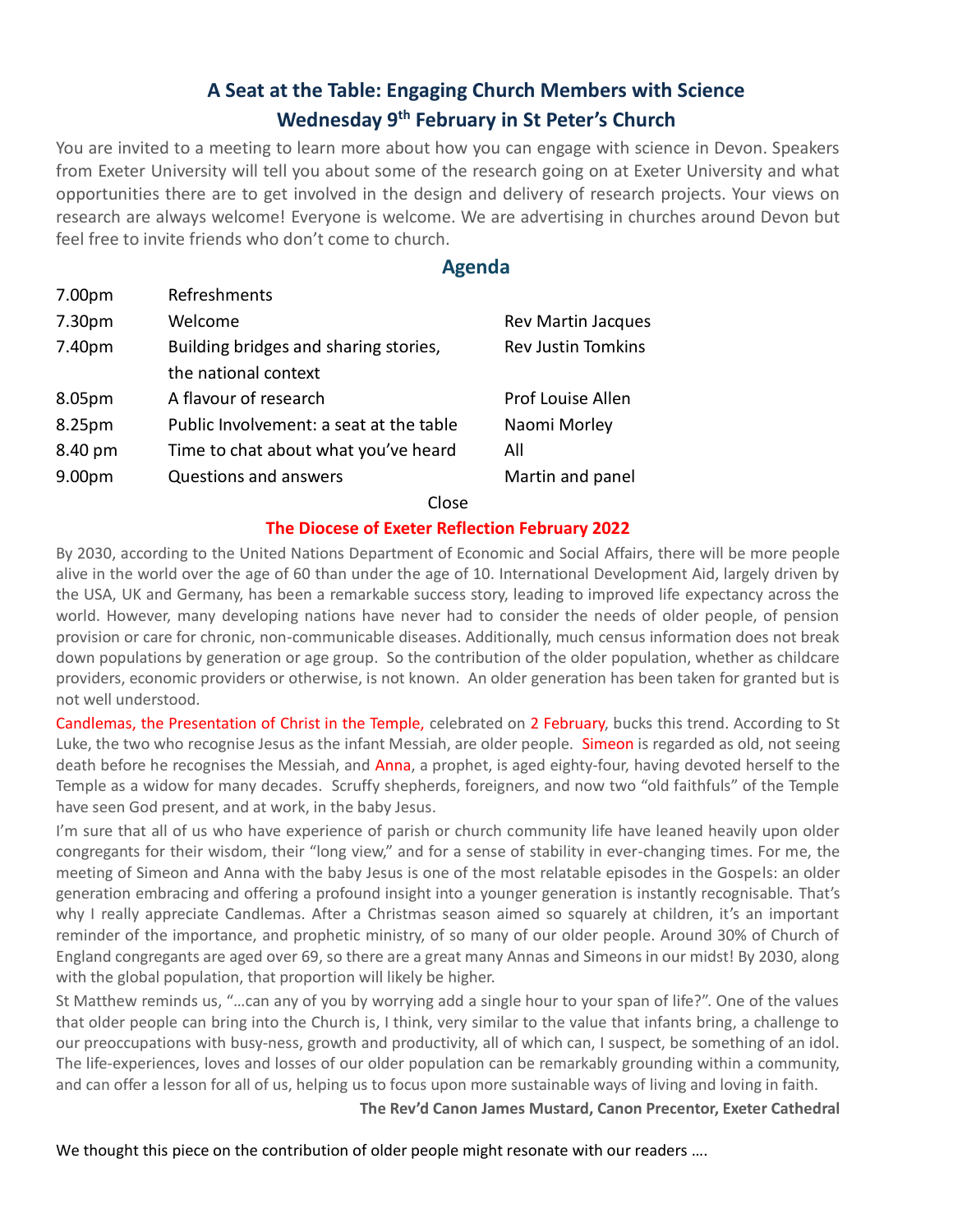#### **REPORT FROM THE FOOD BANK**

In 2021 we supplied a total of 2177 parcels of food feeding 4405 people. In addition, we also supplied 128 Christmas parcels which we hope brought a bit of extra Christmas cheer and help for folk during the festive season. Unfortunately, we are again starting to see a rise in the number of people needing our help. Sadly, the increase seen in the cost of food and utility bills is compounding the situation. All of this came to the attention of the ITV Westcountry news who came to film the Food Bank in action on the 14th December - many of you may have seen it. Although demand for our services has gone up, so have donations of food and money. We are continually amazed by your generosity. We just couldn't provide for our neighbours in our community without you. Thank you for your continuing support. We are very grateful for the wonderful support of Open Door in Exmouth, who provided a special "Love Your Neighbour" gift voucher to go inside our Christmas parcels which will enable folk to enjoy a hot meal and a warm welcome at their community cafe, valid until October 2022. If you are able to donate, we are short of the following: Tinned fish, tinned cold meat, instant potato, bottled squash, long life milk, tinned vegetables, instant coffee and toilet rolls. We would also be grateful for any cleaning products or nappies and we desperately need bags for life please.

We are still supporting along with other agencies the 12 Afghan refugee families who are temporarily staying in the area. We are able to supply them with baby products, nappies and toiletries. We have recently supplied them with the ingredients they needed for the families to have cooking lessons. This has meant not just learning how to cook, but also enabled them to make new friends and become more familiar with our language and culture. They have really enjoyed and appreciated this. Going forward we hope to collaborate and work with other agencies help even more people in the area in need of food and support. We would like to wish all of you a very Happy New Year.

#### **RMC Away Day**

This is planned for Saturday 12 February from 10 – 4 at All Saints church Sidmouth. A day to take stock and increase our sense of unity and purpose. This will be a quiet day to rest away from our home churches, engage in some spiritual practices, and wait on God to reveal himself to us. It is open to all people in any of our churches to engage and immerse themselves in the stream of His Spirit. "Unless the Lord builds the house, they labour in vain that build it" (Psalm 127:1)

\*\*\*\*\*\*\*\*\*\*\*\*\*\*\*\*\*\*\*\*\*\*\*\*\*\*\*\*\*\*\*\*\*\*\*\*\*\*\*\*\*\*\*\*\*\*\*\*\*\*\*\*\*\*\*\*\*\*\*\*\*\*

Following our very successful Blister Pack Recycling scheme (which is still ongoing!) we are now

inviting the ladies in the congregation to put unwanted Bras in this bright pink bin, situated in

#### church outside Fran's office.

**Bra Bank** 

This will help to raise vital funds for the charity Against Breast Cancer.

**NEWS FROM ST. PETER'S SCHOOL**



\*\*\*\*\*\*\*\*\*\*\*\*\*\*\*\*\*\*\*\*\*\*\*\*\* \*\*\*\*\*\*\*\*\*\*\*\*\*\*\*\*\*\*\*\*\*\*\*\*\*\*\*\*\*\*\*\*\*\*\*\*

Head Steve Hitchcock writes: I invited **Simon Jupp**, our **MP** for **East Devon**, to the school so I could explain lots of the challenges we are facing. He agreed that we needed new classrooms to replace the ones on the field, and took on board all the funding challenges facing the school. He was really impressed with the positive atmosphere around the school. We enjoyed visiting some classes. The Year 6s asked him some challenging questions around how he does his job, and what might happen with Boris!

#### **January 100 Club Winners**

£5 Angie Wright, £10 Liz Cummings, £20 Sue Waddington. Still some tickets left, see Fiona Hennah in church or phone 488671. Membership £12 to boost church funds.